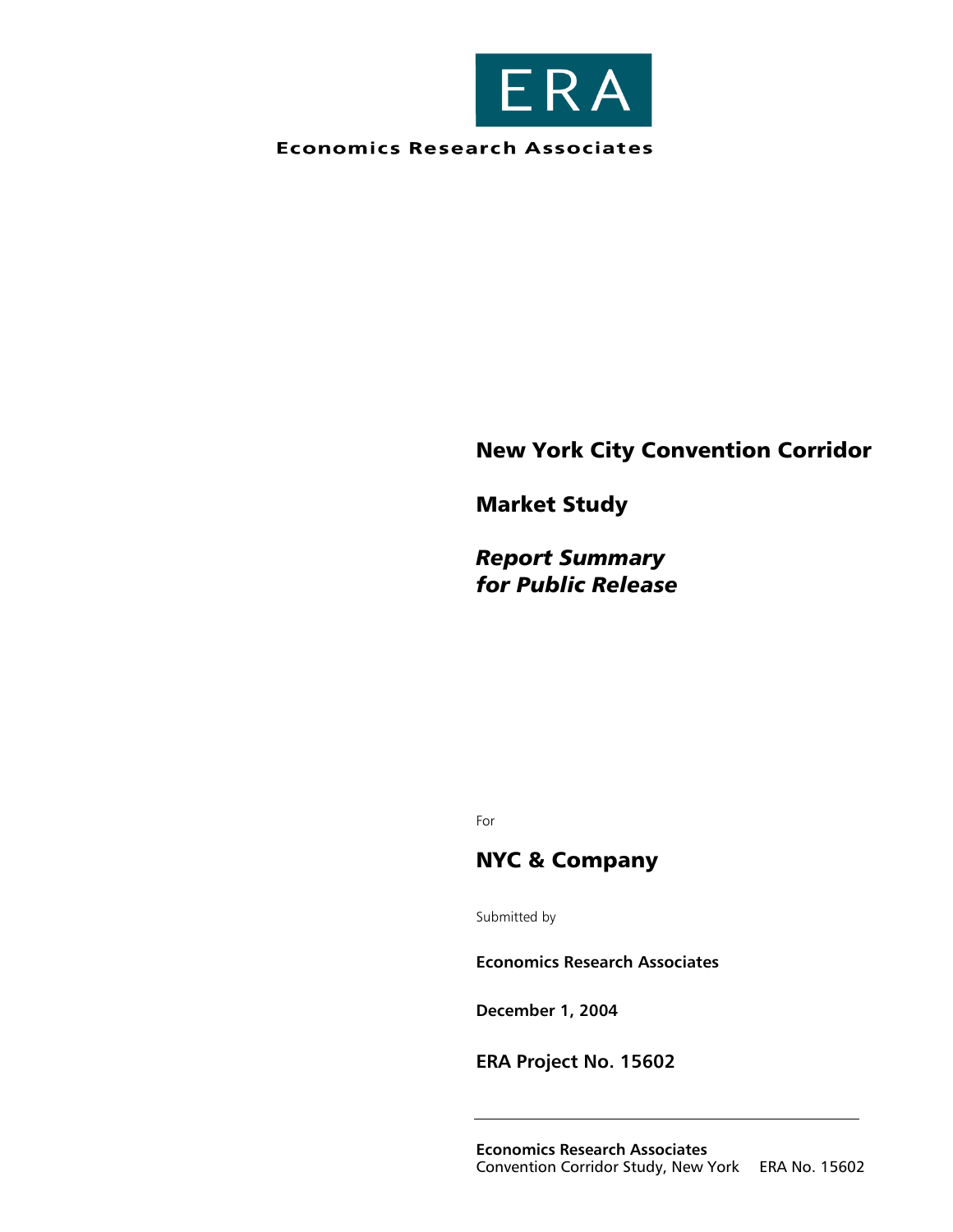

# General Limiting Conditions

Note that because this report was prepared prior to the December  $7<sup>th</sup>$ , 2004 passage by the New York State Assembly and New York State Senate, and the December 8<sup>th</sup>, 2004 signing by Governor Pataki, of legislation authorizing the expansion of the Javits Convention Center. Accordingly, language in this report refers to the Javits Center expansion in a hypothetical manner.

Every reasonable effort has been made to ensure that the data contained in this study reflect the most accurate and timely information possible, and they are believed to be reliable. This study is based on estimates, assumptions and other information reviewed and evaluated by Economics Research Associates (ERA) from its consultations with the client and the client's representatives and within its general knowledge of the industry. No responsibility is assumed for inaccuracies in reporting by the Client, the Client's agent and representatives, or any other data source used in preparing or presenting this study. This report is based on information that was current as of August 2004 or as noted in the report, and Economics Research Associates has not undertaken any update of its research effort since such date. No warranty or representation is made by ERA that the results suggested in this study will actually be achieved.

Possession of this study does not carry with it the right of publication thereof or to use the name of "Economics Research Associates" in any manner without first obtaining the prior written consent of Economics Research Associates. No abstracting, excerpting or summarization of this study may be made without first obtaining the prior written consent of Economics Research Associates.

This report is not to be used in conjunction with any public or private offering of securities or other similar purpose where it may be relied upon to any degree by any person other than the client without first obtaining the prior written consent of Economics Research Associates. This study may not be used for purposes other than that for which it is prepared or for which prior written consent has first been obtained from Economics Research Associates.

This study is qualified in its entirety by, and should be considered in light of, these limitations, conditions and considerations.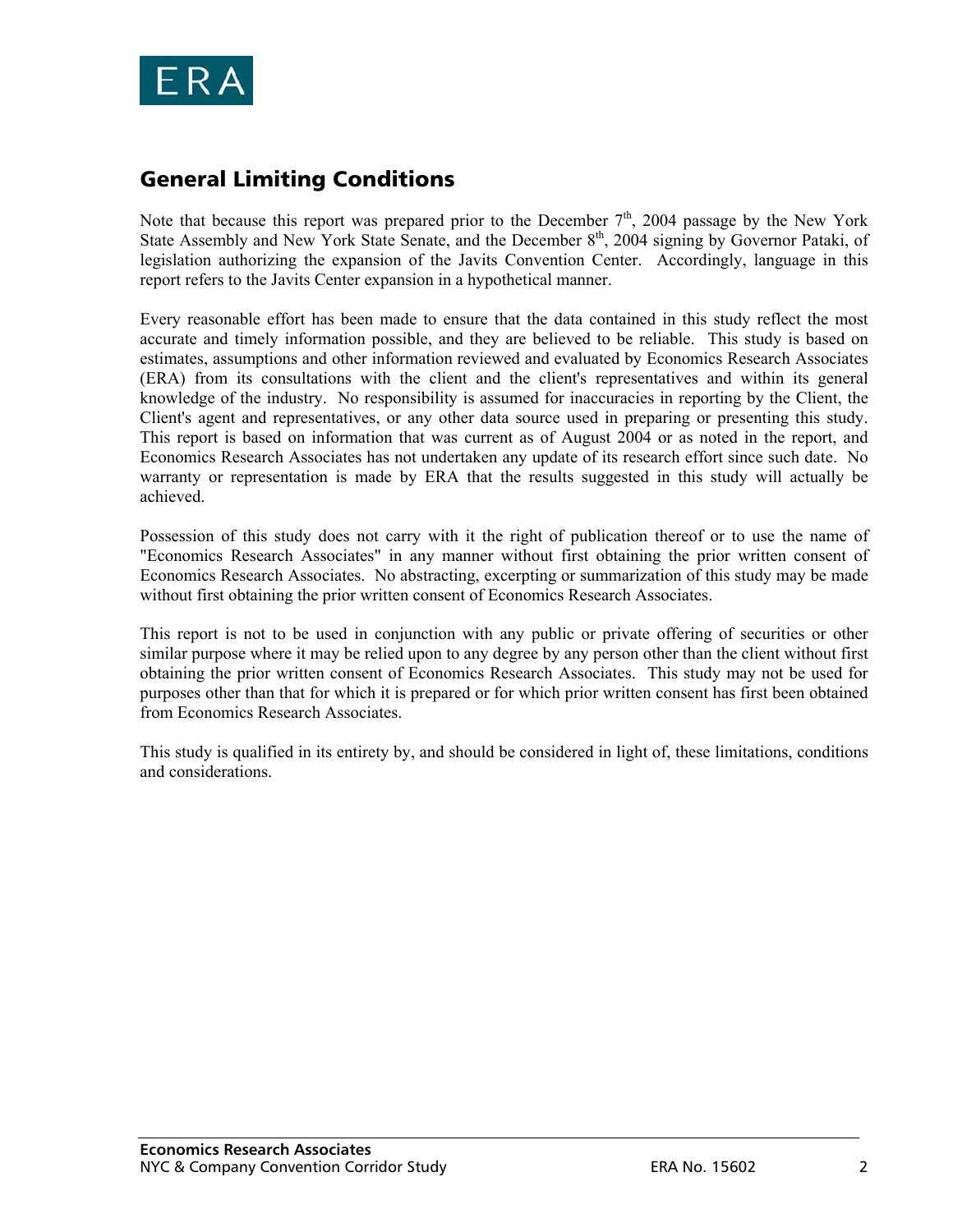

# Report Summary

The proposed New York City Convention Corridor, to be located on the far west side of Manhattan, includes an expansion of the existing Jacob K. Javits Convention Center to approximately 1.4 million square feet, the addition of 230,000 square feet of exhibit and meeting space and 60,000 square feet of retail and restaurant space as part of the newly proposed New York Sports & Convention Center (NYSCC). The proposal also includes the following components which are not specifically analyzed in this report, but are assumed to be incorporated in the Convention Corridor development: 14 acres of public open spaces and plazas surrounding the NYSCC, a 1,500 room hotel, and extension of the Number 7 subway line to serve the area.

In July 2004, Economics Research Associates (ERA) was commissioned by NYC & Company, New York City's Convention and Visitor Bureau, to provide a multi-dimensional understanding of the potential opportunities and challenges associated with the Convention Corridor proposal. This report is meant to evaluate likely need and market receptiveness to the concept (rather than measure demand in terms of anticipated bookings or utilization of the expanded / new facilities), and provides answers to the following four key questions relating to the market viability of the Convention Corridor. These questions are discussed below.

- *What are the current trends and emerging growth patterns in the meetings industry?*
- *What are New York City's strengths and weaknesses in the event market?*
- *Given market trends and New York's current market position, is the Convention Corridor concept likely to be viable?*
- *What are the key factors for making the Convention Corridor a market success?*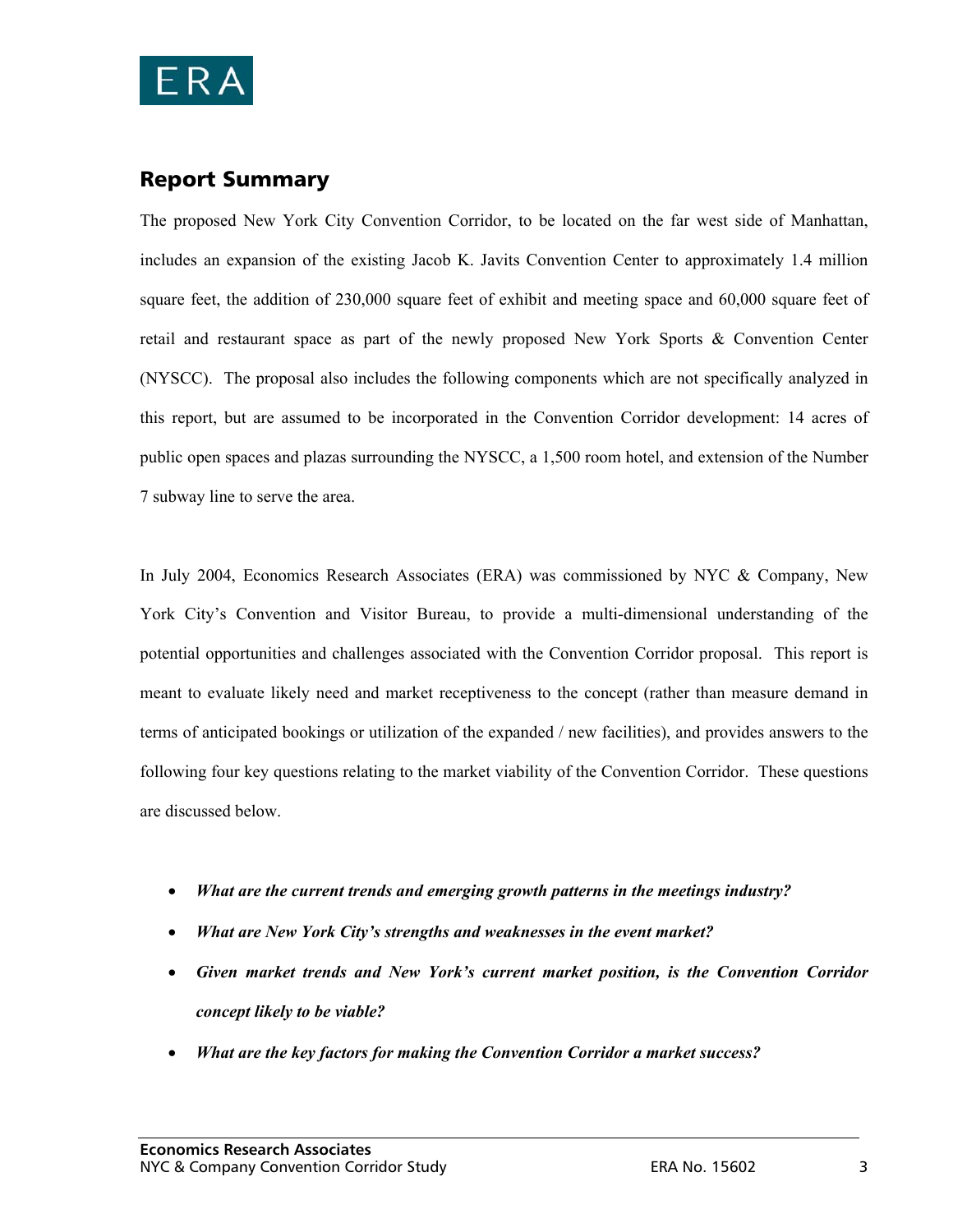

In order to answer these questions and evaluate the potential viability of the Convention Corridor concept, ERA's research focused on the key research areas described below. For the purposes of this report, unless otherwise specified, ERA has used the term "events" to represent the full range of event activity that could take place in the Convention Corridor including conventions, tradeshows, consumer shows, and special events.

**I. Trend Analysis** 

ERA conducted an industry overview and analysis of the events market in general, with a focus on interpreting emerging trends in the context of the proposed Convention Corridor development.

## **II. Competitive Analysis**

ERA provided an assessment of the competitive landscape within which the proposed Convention Corridor will operate, including a supply-side section that examines the growth of new event space in New York's key competitive markets and a demand-side analysis that identifies New York's relative strengths and weaknesses in attracting events.

## **III. Utilization Analysis**

ERA developed an analysis of historical event data from the Javits Center, as well as data from comparable event facilities, in order to provide an understanding of current utilization trends and operational issues, and to understand the potential impact of the Convention Corridor development on Javits occupancy patterns.

# *Focused Interviews1*

In order to gain a first-hand perspective on industry trends and the key issues surrounding the Convention Corridor concept, ERA conducted a series of focused telephone interviews with event managers, event industry executives and trade publication executives. While the focused interviews were not designed as a statistically valid survey, they are important for capturing qualitative insights into event industry trends and the Convention Corridor concept – insights that may not be apparent from quantitative analysis of available industry data.

In light of the analysis summarized above and detailed in the body of this report, ERA believes that the

Convention Corridor concept presents New York City with a viable way to grow its business in the event

industry in three major ways:

 $\overline{a}$ 

<sup>&</sup>lt;sup>1</sup> In the body of the report, relevant findings from the Focused Interviews are presented as respective sub-sections within the Trend, Competitive, and Utilization Analyses.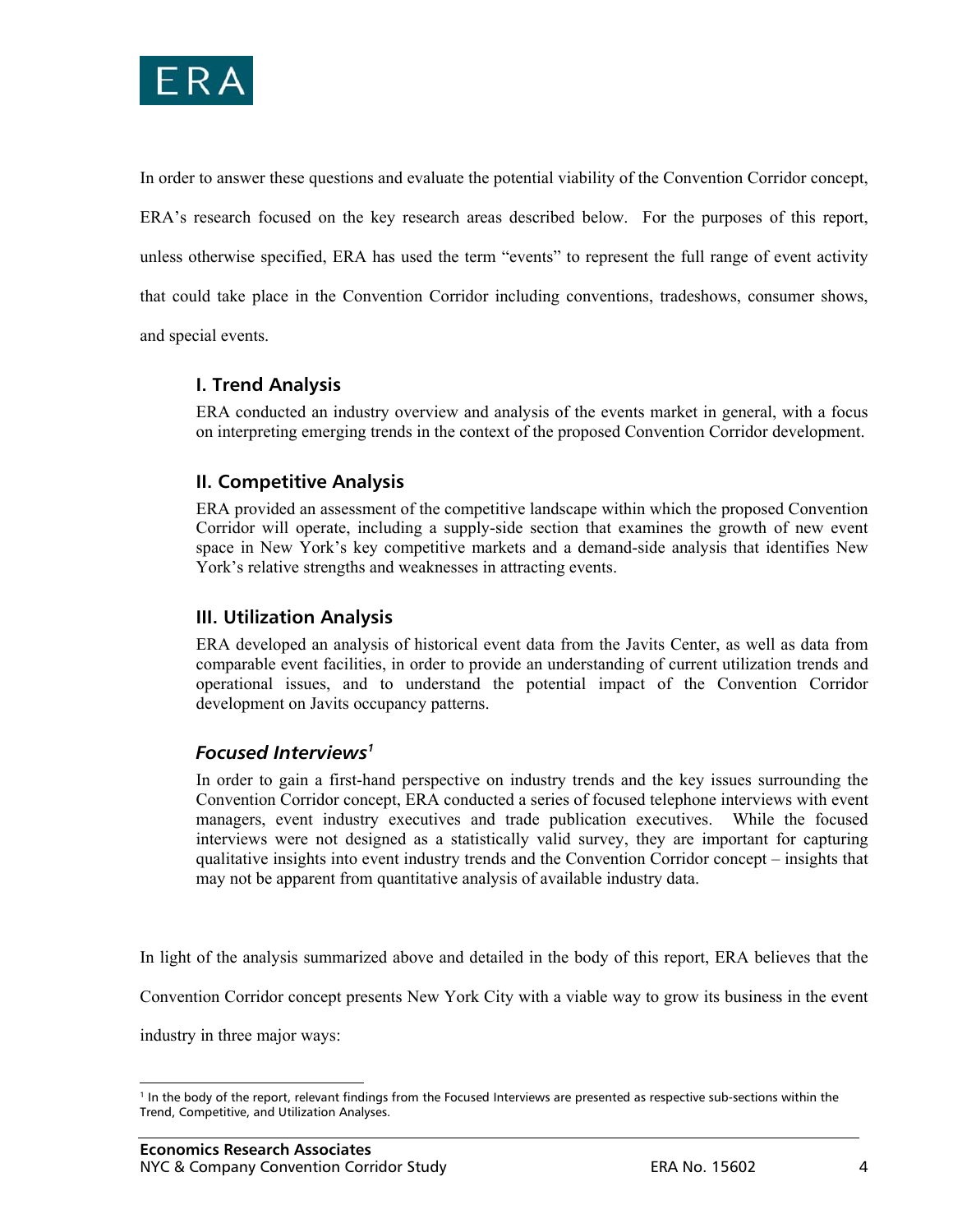

- Increasing capacity to accommodate more event activity during peak demand months, when current facilities are typically capacity-constrained.
- Improving the "product" offered to the market, and to association conventions in particular (see the following section for a description of the major event categories), which as a category offer especially strong out-of-town visitor spending potential but are poorly served by the current facility due to outdated convention space and meeting rooms and the lack of on-site hotel and nearby food and entertainment options.
- Providing a smaller yet flexible alternative to the Javits Center (the NYSCC), that can accommodate smaller and/or specialized events, absorb future increases in demand for consumer show space, and provide overflow or other customized space for Javits Center events that may value this option.

It is important to note that a project of this scale is inherently challenging to execute, and that ERA's findings assume full implementation of the proposed Convention Corridor components, as well as an effectively integrated management structure capable of focusing on key challenges (as identified in this report) which the project is likely to face.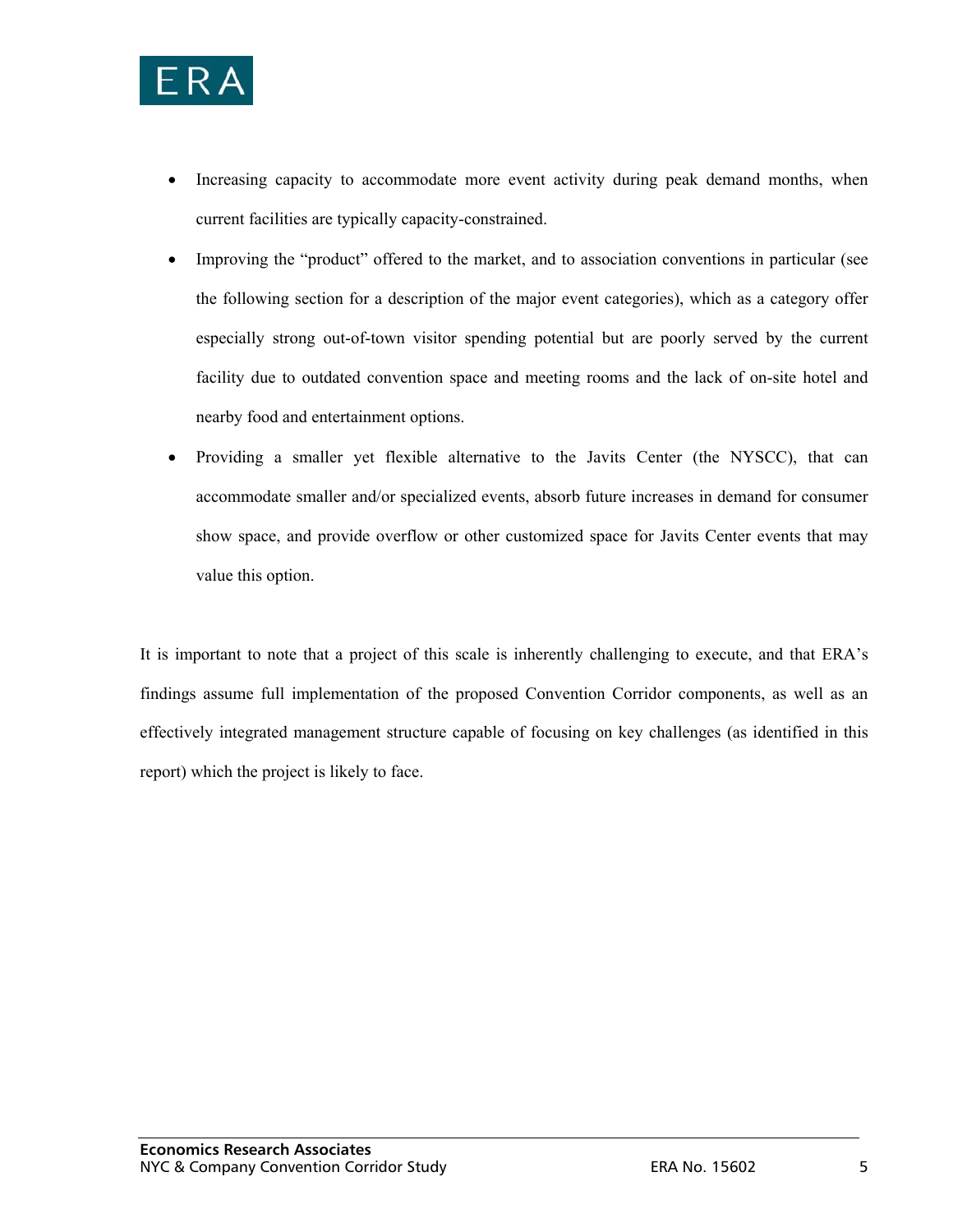

## **What are the current trends and emerging growth patterns in the event industry?**

#### *The event industry is comprised of different types of events, with varying degrees of economic development "value"*

- Conventions are privately held meetings attended by professional, governmental, religious, and institutional association groups with the purpose of exchanging ideas, networking, and discussing industry trends. In terms of economic development potential, association conventions are generally viewed most favorably, because their attendees tend to be out-of-town visitors who are likely to purchase lodging and food service as well ancillary, tourist-related goods and services.
- Tradeshows are exhibit-oriented events sponsored by industry groups and/or associations. They are organized to bring buyers and sellers of products together in an efficient manner, in order to exchange ideas, view and compare products, and arrange purchases. Tradeshows also generate out-of-town visitation, although they tend to have a higher proportion of local/regional attendees.
- Consumer shows (also called public shows—the terms are used interchangeable in this analysis) are similar to tradeshows in that they are exhibit-oriented, but are open to the public and typically charge admission fees. Consumer show attendees may spend significant amounts on admission, food service, and other purchases. However, these expenditures are typically not viewed as "net new" to the region's economy, due to the largely local attendee base.

#### *The event industry is stabilizing, and remains highly seasonal*

• The event industry is largely stabilizing and returning to a growth trajectory after a significant contraction and period of turmoil in 2001 and 2002. Industry growth appears likely to continue its loose correlation with U.S. gross domestic product (GDP).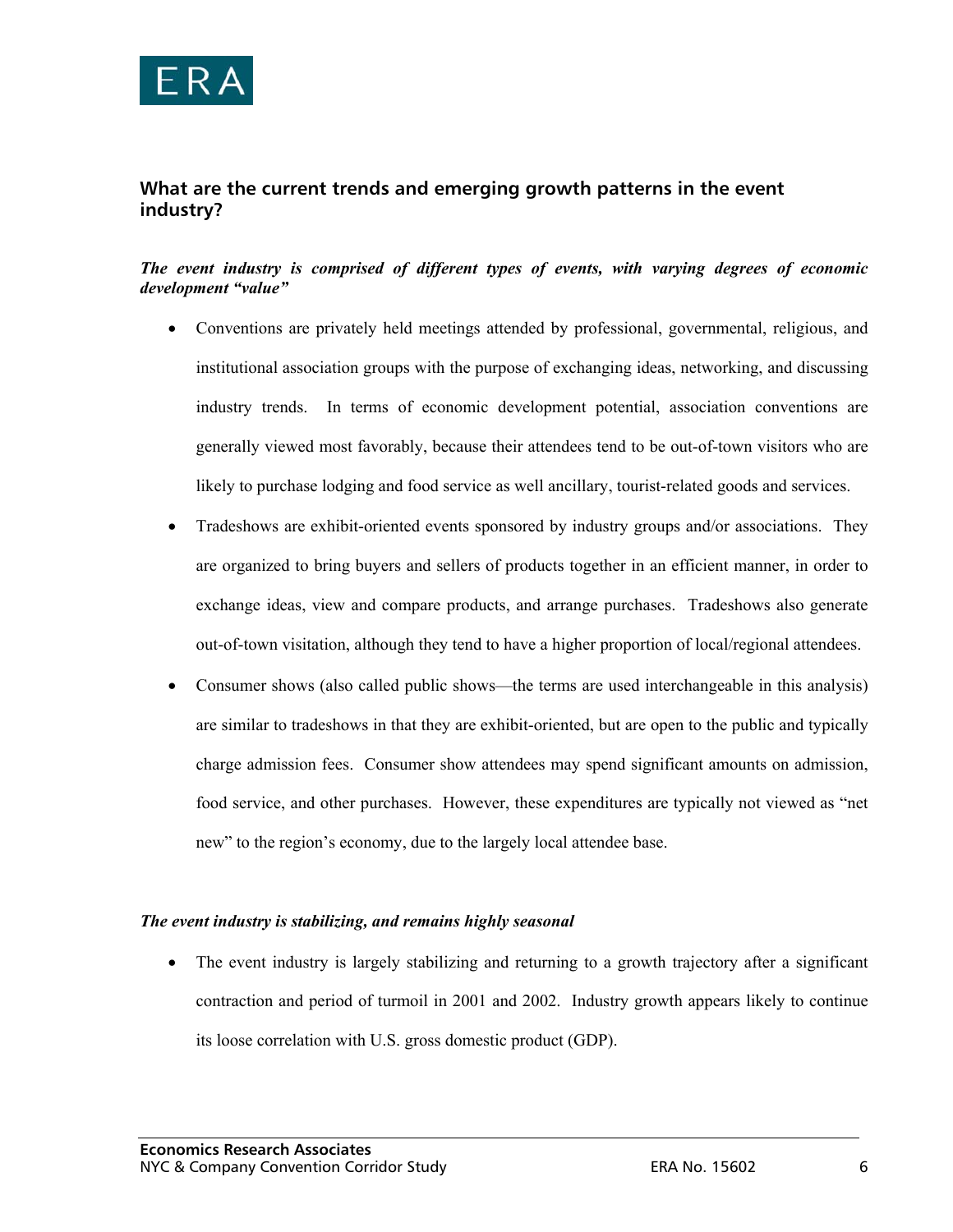

• Event activity typically peaks twice per year – in January through March, and September through October. Many tradeshows and conventions typically hold their events in these windows, which fall between summer and winter holiday seasons. According to *Tradeshow Week*, a noted industry publication, between 1998 and 2003 an average of 37% of the top tradeshows occurred in the first quarter (January – March), and 73% occurred in the seven peak months. Among exhibition facilities around the country, it is common for exhibition facilities that are highly utilized in peak months to have significant spare capacity in the off-peak months.

**Figure 1: TSW 200 Event Distribution by Month: 1998-2003 Average** 



*Though recent years have witnessed a supply-side building boom, a large majority of the space constructed in the recent building boom is located in second- and third-tier cities that typically don't compete directly with New York City*

• The supply of event space in second and third-tier cities has increased dramatically over the last 4 years, with the addition of over 14 million square feet of space at new and newly expanded facilities.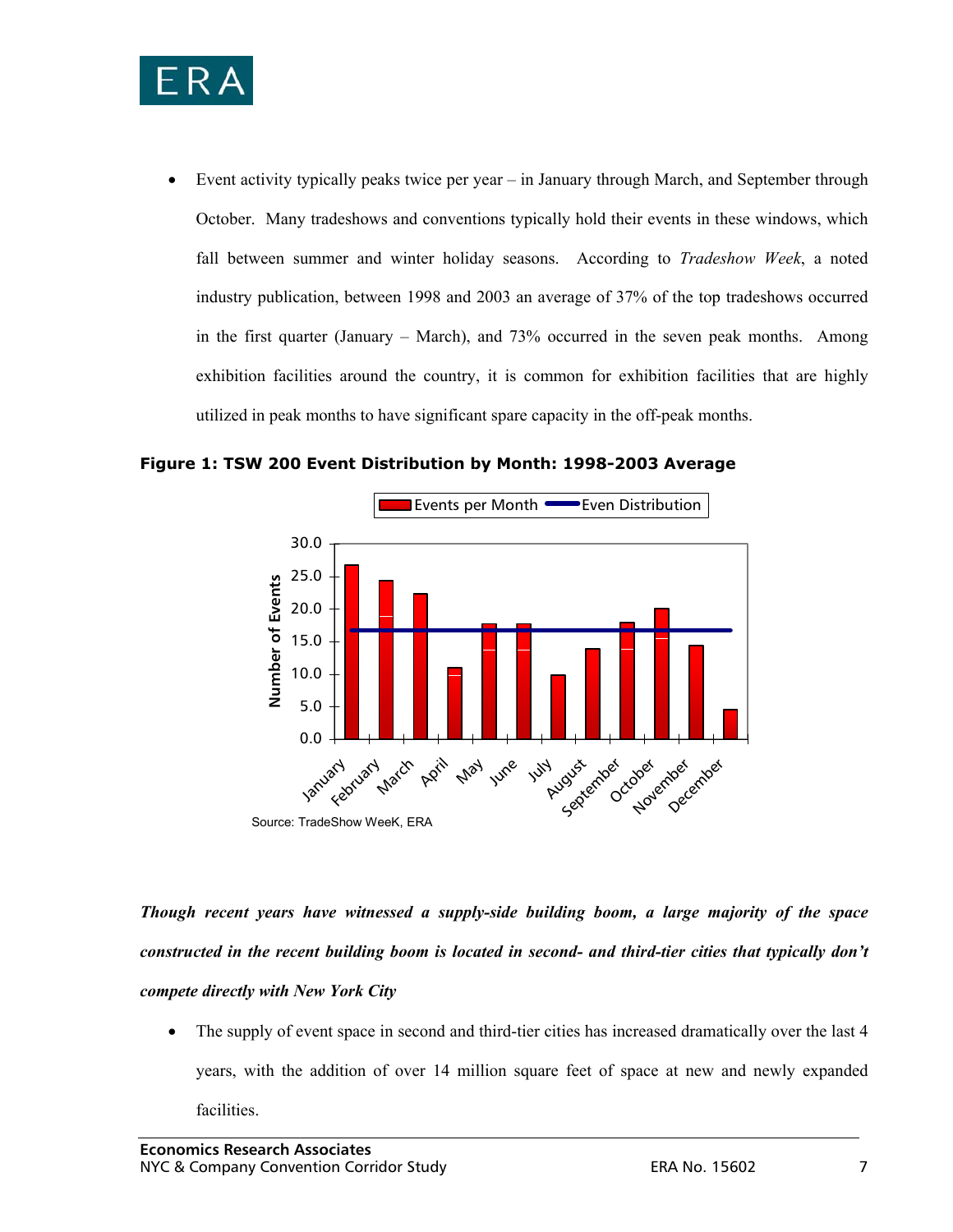

- However, sixty-eight (68) percent of the space added to the competitive supply since 1998, totaling approximately 9.8 million square feet, has been built in second or third-tier markets.
- ERA research indicates that second- and third-tier markets typically do not compete directly with New York City, for reasons of different facility size, market characteristics, cost profiles, etc. For example, event managers considering New York City are typically also considering facilities at Chicago, New Orleans, Las Vegas, and Orlando—and are not looking at the smaller cities where much of the recent building boom as occurred.

# *Expansions at competitive top-tier locations have left New York City's facilities at an increasing disadvantage in terms of facility size, quality, and amenities*

- Thirty-two (32) percent of the space added to the competitive supply since 1998, totaling 4.7 million square feet, has been added in markets that tend to compete directly with New York City, including Las Vegas, Chicago, Washington DC and Boston.
- In general, expansions and renovations include technological upgrades, high-quality finishing, improved access to food service and nightlife amenities, and other comforts valued by attendees and event planners. Thus as competitive facilities have renovated/expanded, while the Javits Center has not, the Javits Center is falling farther and farther behind the competition in terms of overall facility attractiveness.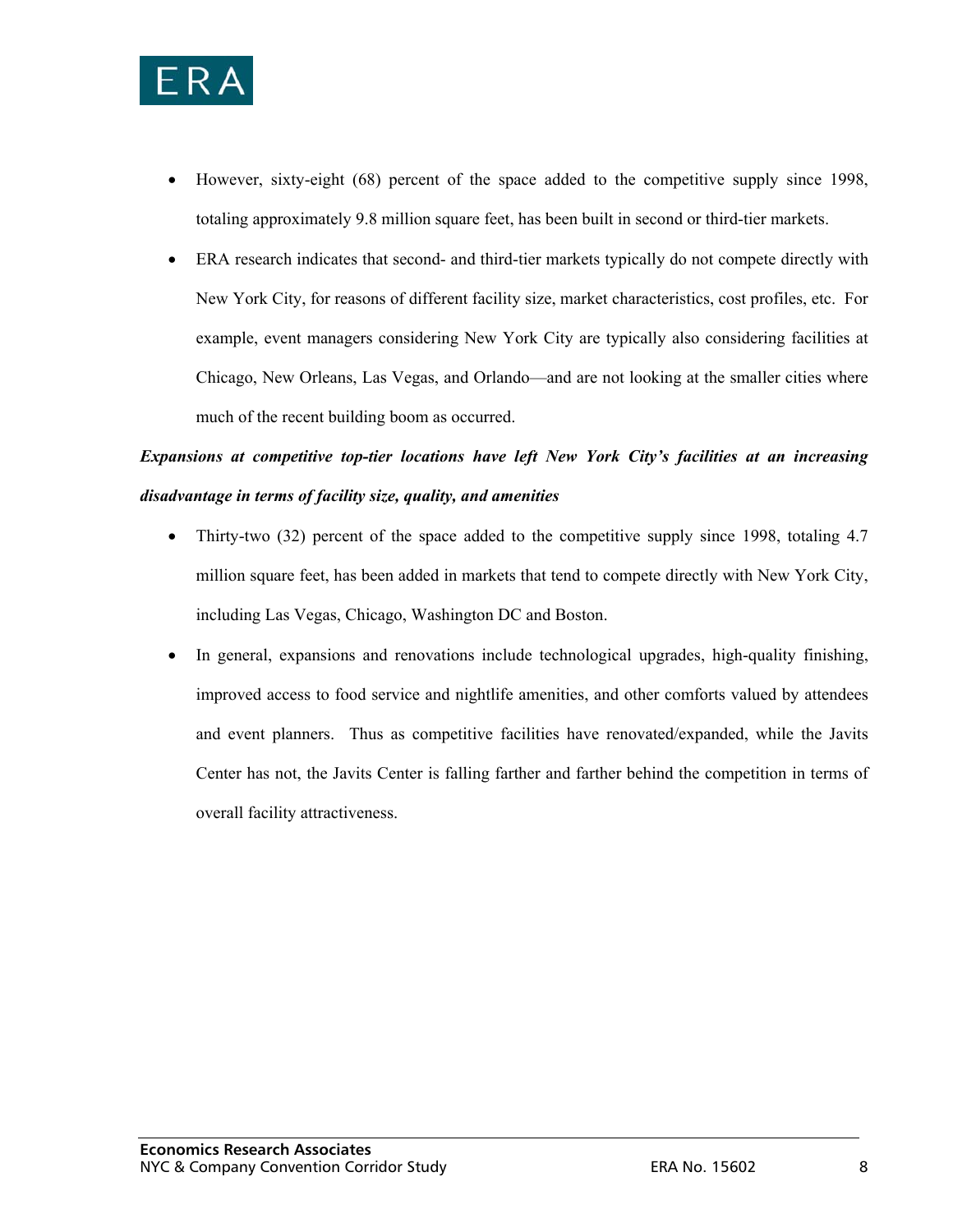



#### **Figure 2: Share of U.S. New and Expanded Space by Market Category: 1998-2003**

#### *Event planners are increasingly focused on providing value to their customers*

- Overall facility quality, including up-to-date technology, has become a key expectation in facility selection. Technical amenities such as T-1 connections, fiber optics and adequate power are increasingly demanded and expected, by a variety of user groups. In addition, many larger shows require a limited number of columns to provide for more open spaces and greater visibility. Also of concern are the load capacity of the floor structure, and loading areas with large overhead doors capable of handling semi-trailers.
- Facilities for large and small meetings, including plenary space are becoming an increasingly important amenity for tradeshows as well as conventions.
- Event exhibitors and attendees are scrutinizing the value of event participation and looking for ways to increase attendee return on investment. For example, a 2003 survey conducted by Successful Meetings magazine indicates that 32% more meeting planners were required to track return on investment in 2002 as compared to 2000.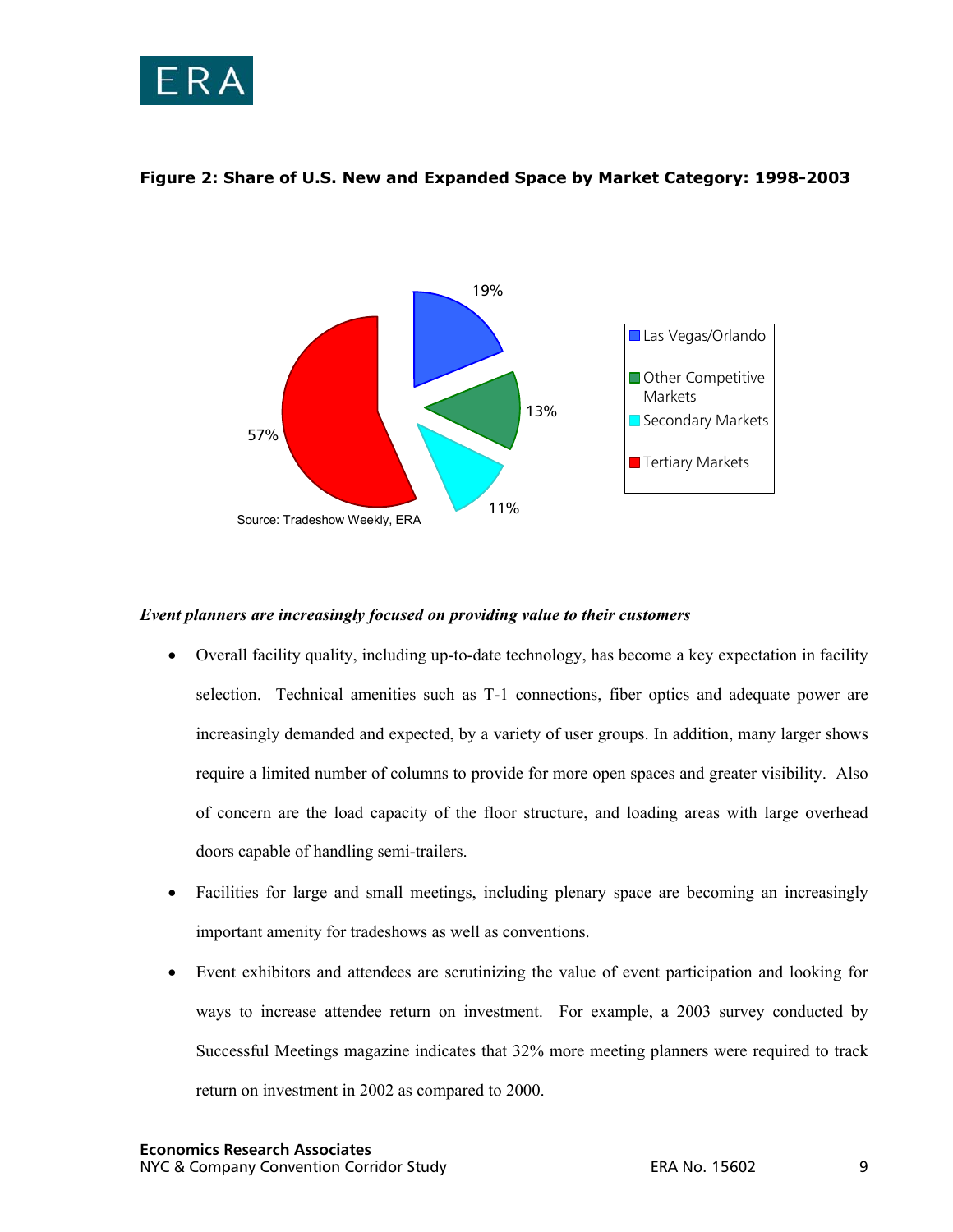

• The event industry has begun to view itself as a full partner in helping its clients maximize the value of their event investments. Examples of this trend include "matchmaking" programs, where pre-screened buyers and sellers conduct rotating, closed-door meetings, as well as private meeting rooms that are made available throughout an event, so that clients can conduct meetings without being observed by their competitors. For their part, CVBs and exhibit venues are taking on a more active role in marketing and promoting an event at a regional level and beyond, to help ensure that attendance targets are met.

### **What are New York City's strengths and weaknesses in the event market?**

#### *Vibrant Business District and Strong Existing Demand*

- The Convention Corridor concept is part of a larger plan to redevelop the area surrounding the Hudson Yards, on the far western side of midtown Manhattan – one of the largest and busiest business districts in the world.
- The project is designed to serve a robust, existing demand for event space in New York City. According to a strong consensus of industry experts, this demand has historically been underserved. As such, the project is designed to meet an existing market, rather than create a new market.

#### *Strong Professional Demographics*

• Professional demographics reflect a geographic area's concentration of participants in an event's target industry. Holding all else equal, and assuming that rentable space is available, one would expect that regions with higher industry sector concentrations would capture a larger share of the exhibition demand associated with that sector. For example, all else held equal, tradeshows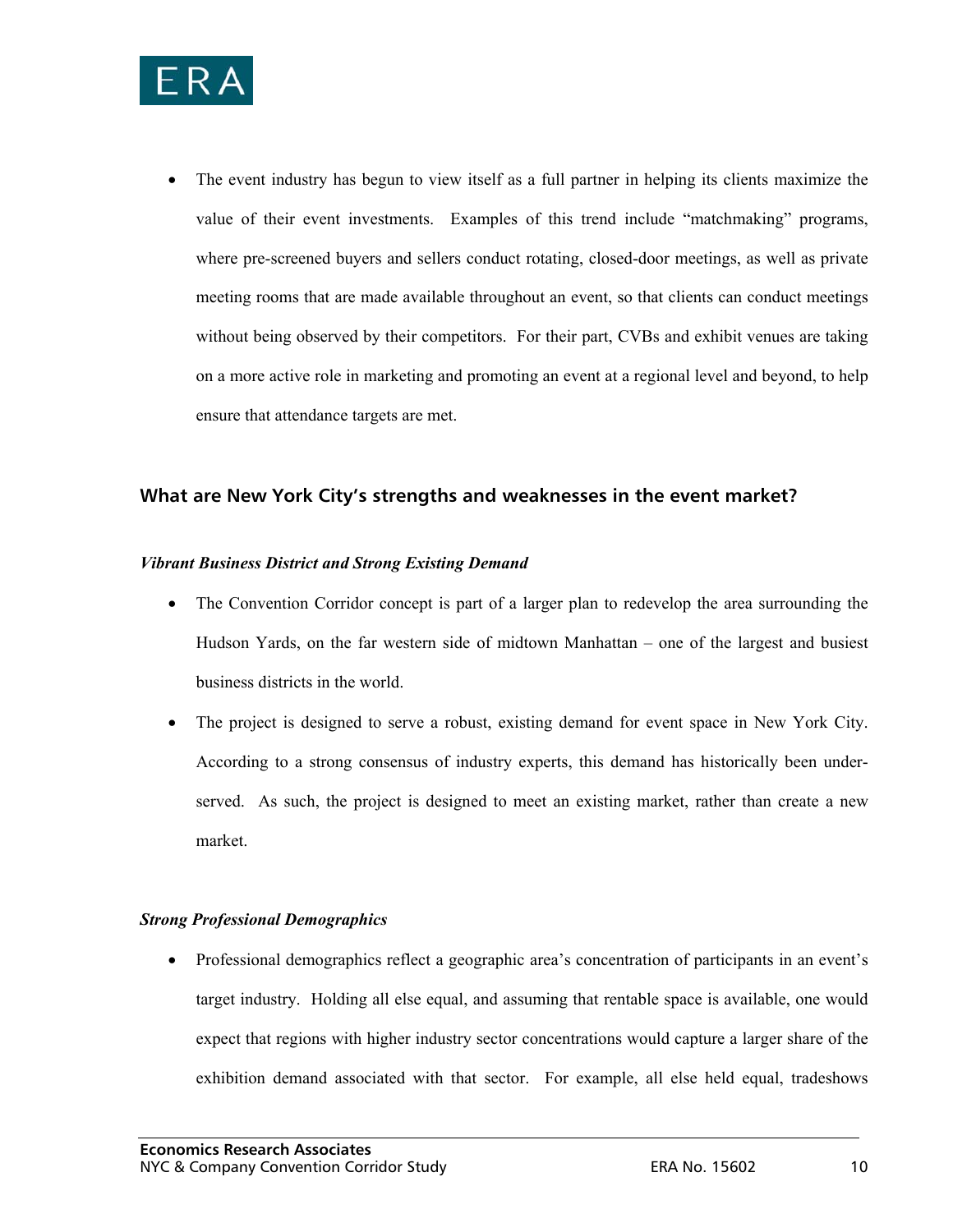

focusing on manufacturing may tend to gravitate toward Midwestern cities such as Chicago, which have a strong economic base in this sector, while tradeshows focusing on gifts may tend to gravitate toward New York City for the same reason.

- Due to the large employment base of the New York City metro area, professional demographics are (for many event categories) an area of natural strength for New York.
- A 2003 Tradeshow Week trend analysis suggests that regional demographics will become an increasingly important factor in the location decisions of major event organizers – i.e. that they will increasingly tend to prefer cities with a significant concentration of buyers/sellers in a particular event's target industry.

#### *Destination Appeal*

- According to the Metropoll Survey, an industry survey conducted bi-annually since 1995 by Gerard Murphy & Associates, New York City has strong appeal for meeting planners in a ranking of twelve competitive cities. New York City has consistently ranked highly against its competitors in areas such as travel accessibility and cost, sightseeing, shopping, restaurants, and nightlife. New York City's image as a family destination has improved considerably in recent years.
- In general, New York City is viewed as a particularly good location for international conventions and large tradeshows. It is also regarded as offering excellent hotel meeting facilities and attractive options as a vacation destination.
- The City's cultural institutions, restaurants, entertainment venues and public transportation are other attributes that make New York an appealing destination for events.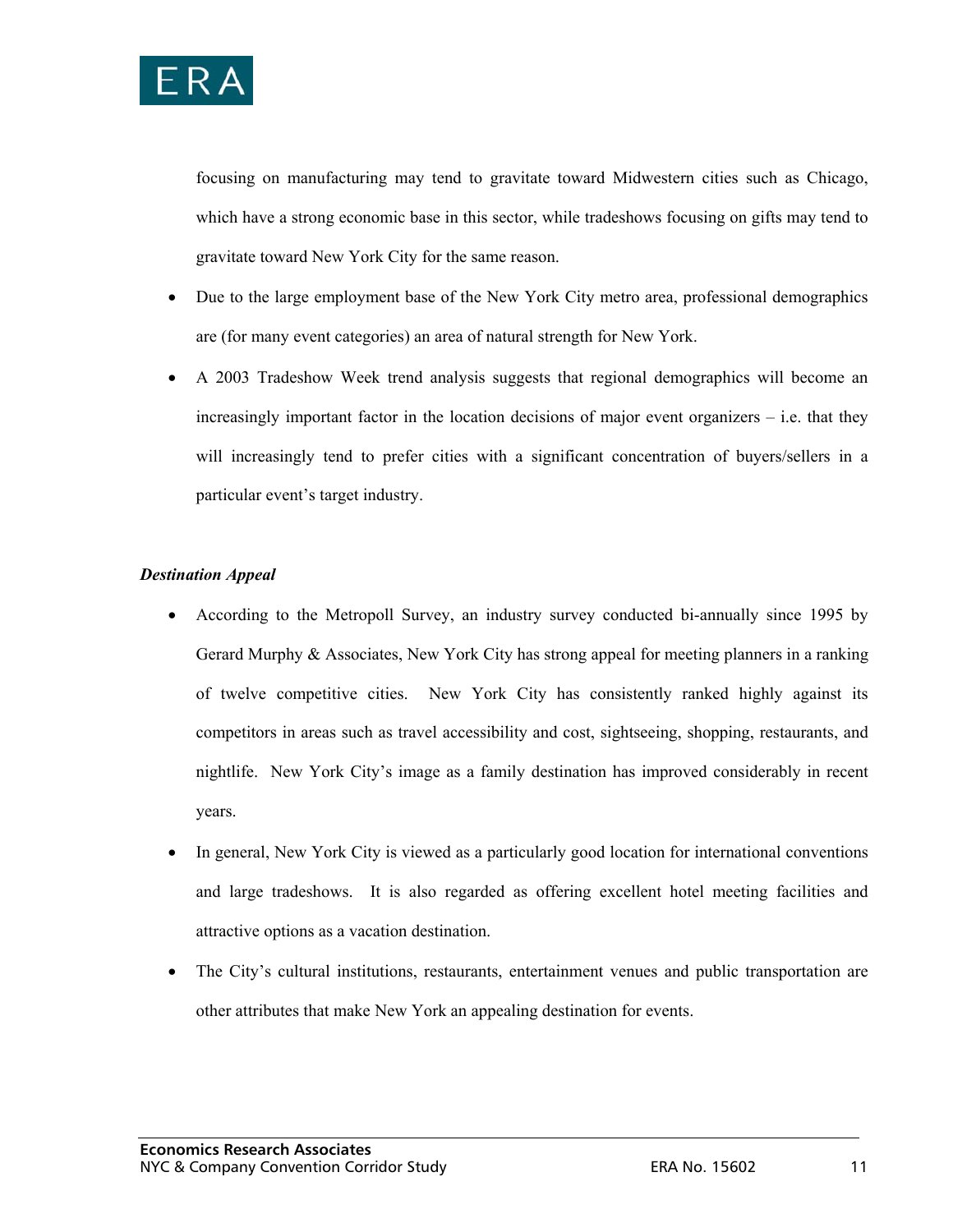

### *Outdated Convention Facility*

- National samples of event planners have consistently given relatively low marks to New York City as a convention center. In comparing the image profile of New York City as a convention center, based on 14 criteria in a 2003 Metropoll Survey, relative to eleven competing cities New York placed last in one category (attractive convention center), next to last in four categories, and third to last in three categories.
- In a 2003 Survey, recent clients of the Javits Center were asked to rank major US Exhibit Halls on a scale of 1 to 10 for various criteria (with 10 as highest). Overall, the client group's impressions of New York City's travel and convention center image were considerably more favorable than those captured in a similar survey based on a national sample.<sup>2</sup> However, even among recent clients, the Javits Center placed next to last among other competitive properties, with an average ranking of 6.5 out of 10.

 2 Also conducted as part of the Metropoll X (2003) Survey.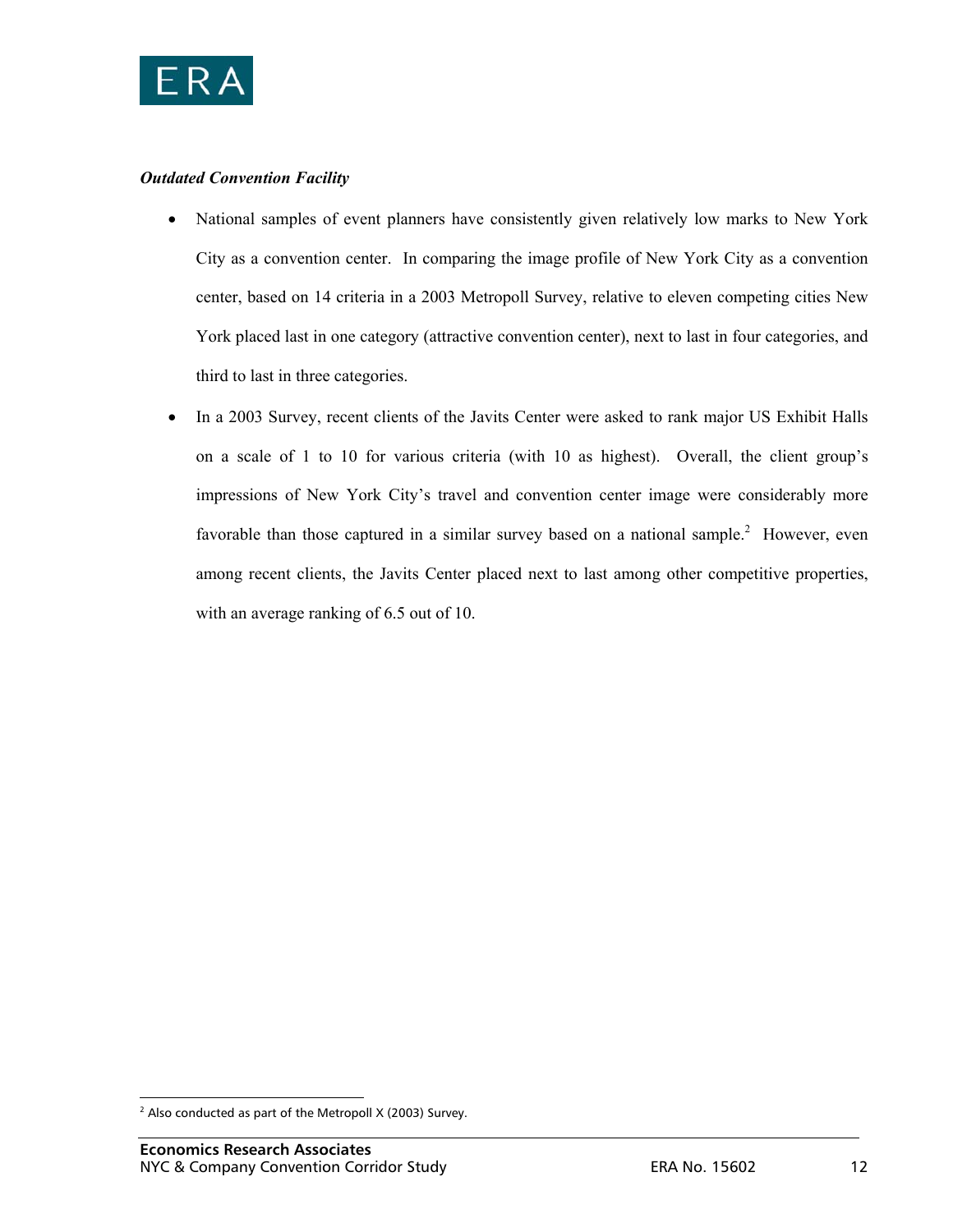

| <b>Exhibit Hall</b>                                                     | Average Rating, 1-10 Scale Proportion of Sample<br>(10 being the best) | Giving a 9-10 Rank |
|-------------------------------------------------------------------------|------------------------------------------------------------------------|--------------------|
| IMcCormick Place<br>(Chicago)                                           | 7.9                                                                    | 45%                |
| Orange County Convention Center<br>(Orlando)                            | 7.7                                                                    | 37%                |
| Las Vegas Convention Center<br>(Las Vegas)                              | 7.4                                                                    | 35%                |
| Pennsylvania Convention Center<br>(Philadelphia)                        | 7.3                                                                    | 26%                |
| <b>Ernest N. Morial Convention Center</b><br>(New Orleans)              | 7.2                                                                    | 21%                |
| Georgia World Congress<br>(Atlanta)                                     | 7.1                                                                    | 34%                |
| John B. Hynes Veterans Memorial<br><b>Convention Center</b><br>(Boston) | 7.0                                                                    | 25%                |
| <b>Hawaii Convention Center</b><br>(Honolulu)                           | 6.8                                                                    | 26%                |
| Jacob Javits Convention Center<br>(New York)                            | 6.5                                                                    | 21%                |
| Astrodome USA<br>(Houston)                                              | 4.7                                                                    | 5%                 |

### **Figure 3: Ranking of Javits Center Relative to Competing Facilities**

 *Source: Metropoll X (2003) Survey, Gerard Murphy & Associates* 

#### *Space Limitations*

- New York City's flagship meeting venue, the Javits Center is smaller and provides less contiguous space (a key measure of exhibition facility size) than other premier event cities, especially Chicago, Las Vegas and Orlando. It offers less than half the space of Chicago's second-largest venue, or Las Vegas' third-largest venue.
- Historical utilization patterns at the Javits Center, and in particular, average occupancy rates 80% or higher in the peak months of January through April, suggest that the current facilities are too small to accommodate peak demand.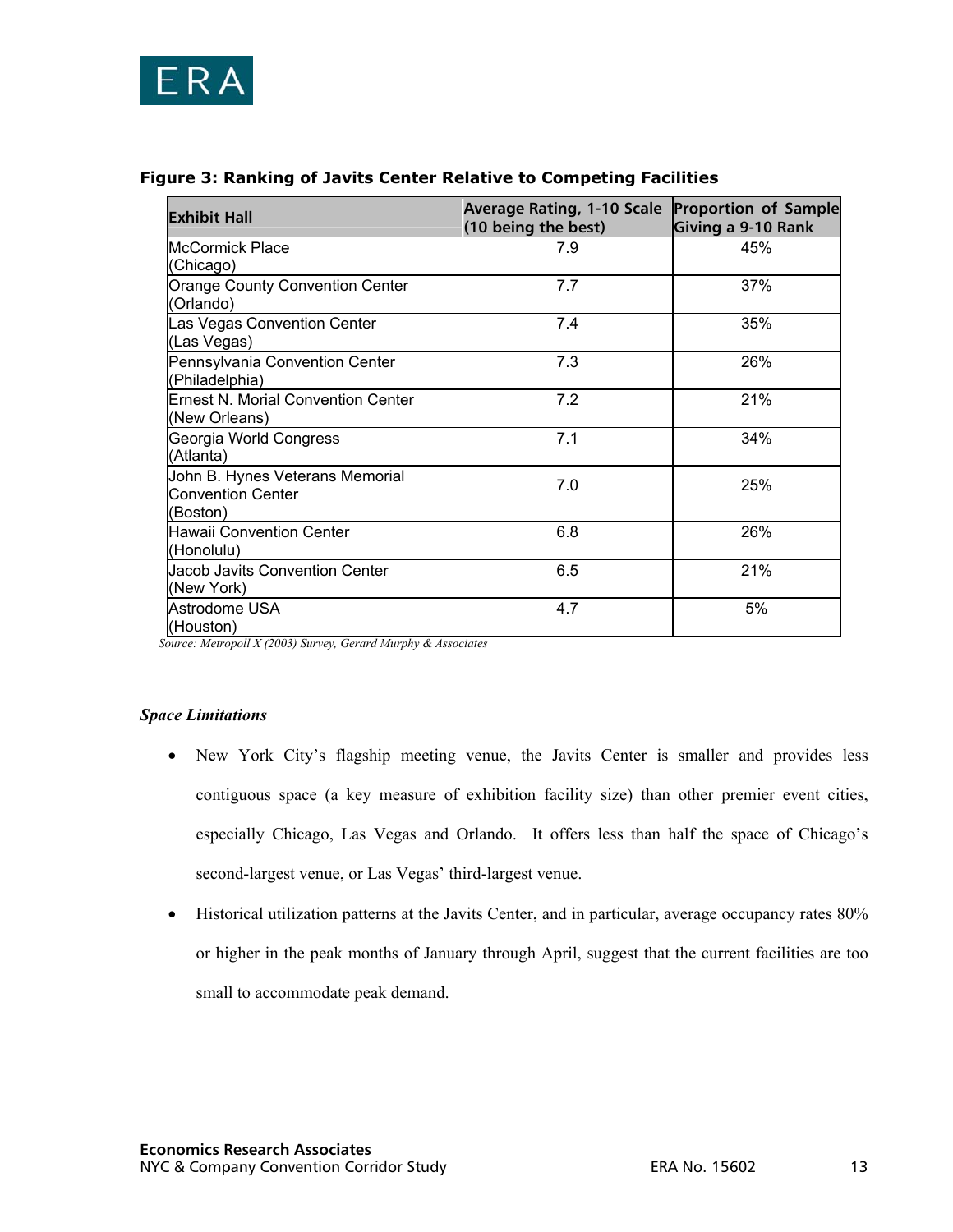

### *High Cost*

- A survey conducted by Tradeshow Week indicated that almost half of the respondents consider "labor costs and service issues" a key factor in selecting a host city, and that costs were the number one concern, with 77 percent of respondents mentioning this item.
- Interviews with event industry professionals confirm that while event planners in general expect to pay a premium in New York City, in some cases, labor and space rental costs are so far above competitive packages that the extra expense of being in New York can be hard to justify.

### *Marketing Approach*

- Unlike the relationship between CVB and exhibition facility in most other cities, NYC & Company is not directly involved with Javits Center bookings. This dynamic does not appear to be well understood by the market, and particularly among event planners who have not held events at the Javits Center.
- A major key to the viability of the Convention Corridor will involve building on the supportive relationship between the CVB and the convention facilities, in order to provide as much value as possible to event clients.

# *In spite of its core strengths and strong historical utilization, New York City is losing market share to other top-tier event cities*

• New York City, Orlando, Chicago and Las Vegas, taken together, typically capture over 50 percent of total Trade Show Week 200 event volume. However, Orlando and Las Vegas have largely dominated market share growth in recent years. As noted in Figure 4 below, Las Vegas and Orlando market shares have trended upward since 1996, while New York City's share has trended downward.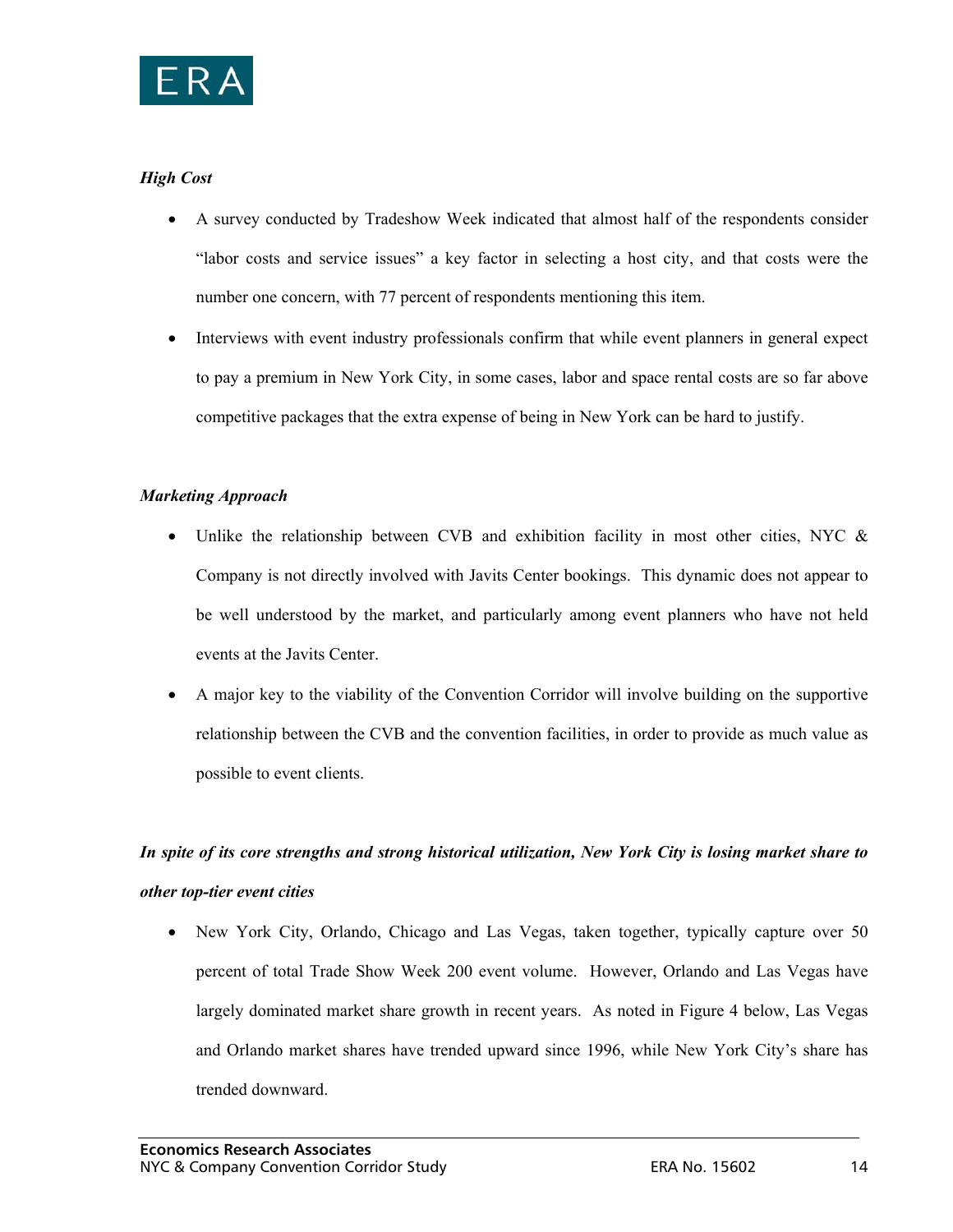

• Emerging trends, such as the increasing importance of professional demographics and the improving travel image of New York City, suggest the potential for New York City to enhance its position in the national event market.





*Source: Tradeshow Week*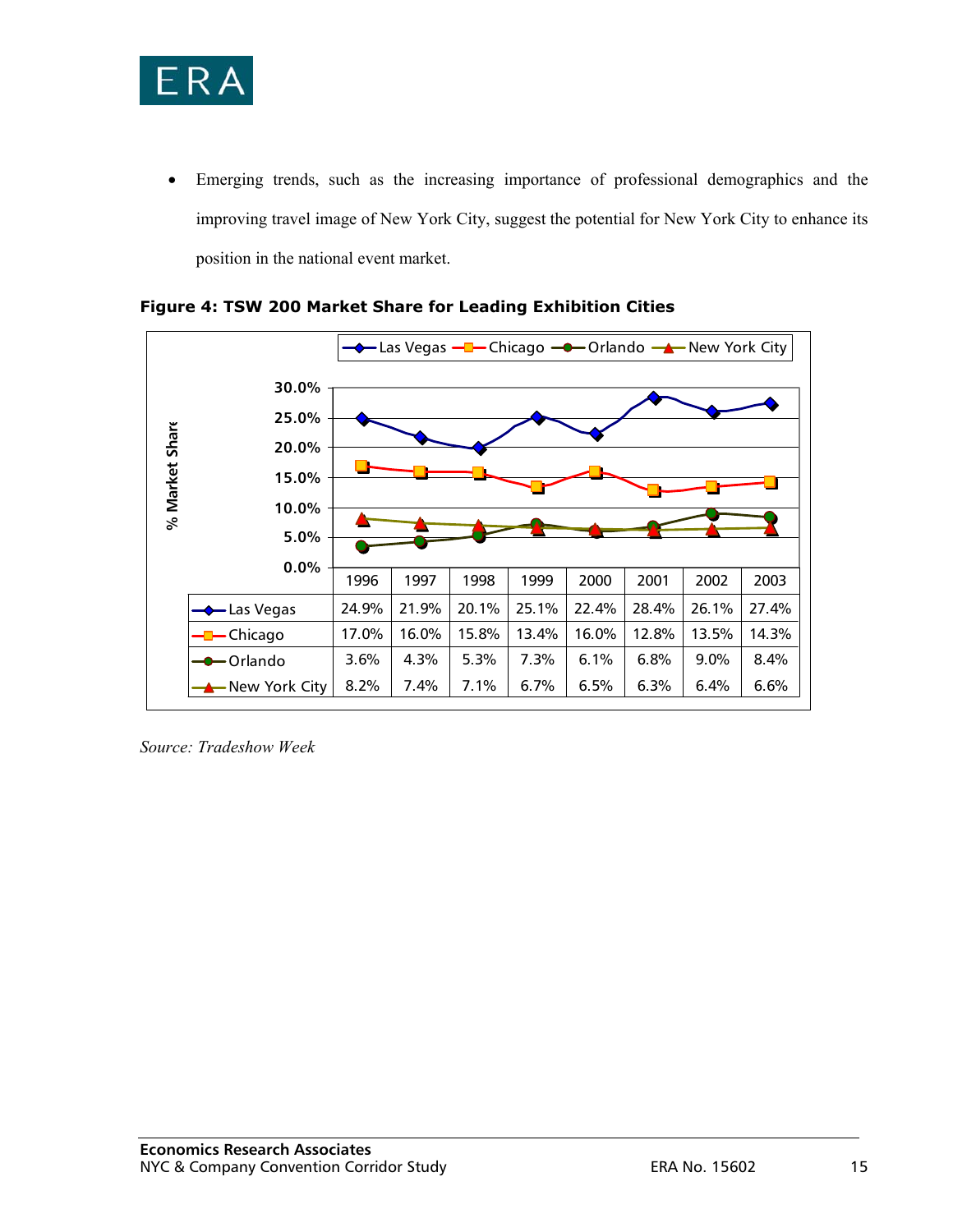

# **Given today's market trends and New York's current market position, is the Convention Corridor concept likely to be viable?**

#### *Increased capacity will position New York City to capture a greater share of the tradeshow market*

- Tradeshows have long represented the largest market for events in New York City, both in terms of number of events and amount of space utilized.
- The tradeshow industry is highly seasonal and frequently linked to long-standing industry buying cycles. Nationwide averages show that thirty-eight percent of the top 200 tradeshows take place in the months of January, February and March. Accordingly, it is important to remember that, for suppliers of exhibit space, the product is not simply the right space, but the right space *at the right time*.
- Currently, New York is capacity-constrained during the critical months of January through April. Historical utilization patterns for the Javits Center show that, on average, facility occupancy rates range from about 73% to upwards of 85% in these months. Industry standards suggest that an occupancy rate of about seventy percent is the effective maximum for a healthy convention center (due to the inherent inefficiencies of space turnover, move-in/move-out, etc).
- These factors imply that the Javits Center is currently unable to accommodate significant peak demand, and needs to expand in order to offer more space in peak season.

# *Enhanced product portfolio will position New York City to capture a greater share of association and other business*

• In general, the most beneficial event category in terms of economic impact is the convention, which brings in large numbers of people and dollars from outside the City, and in particular tends to drive more hotel room-night sales than other event types.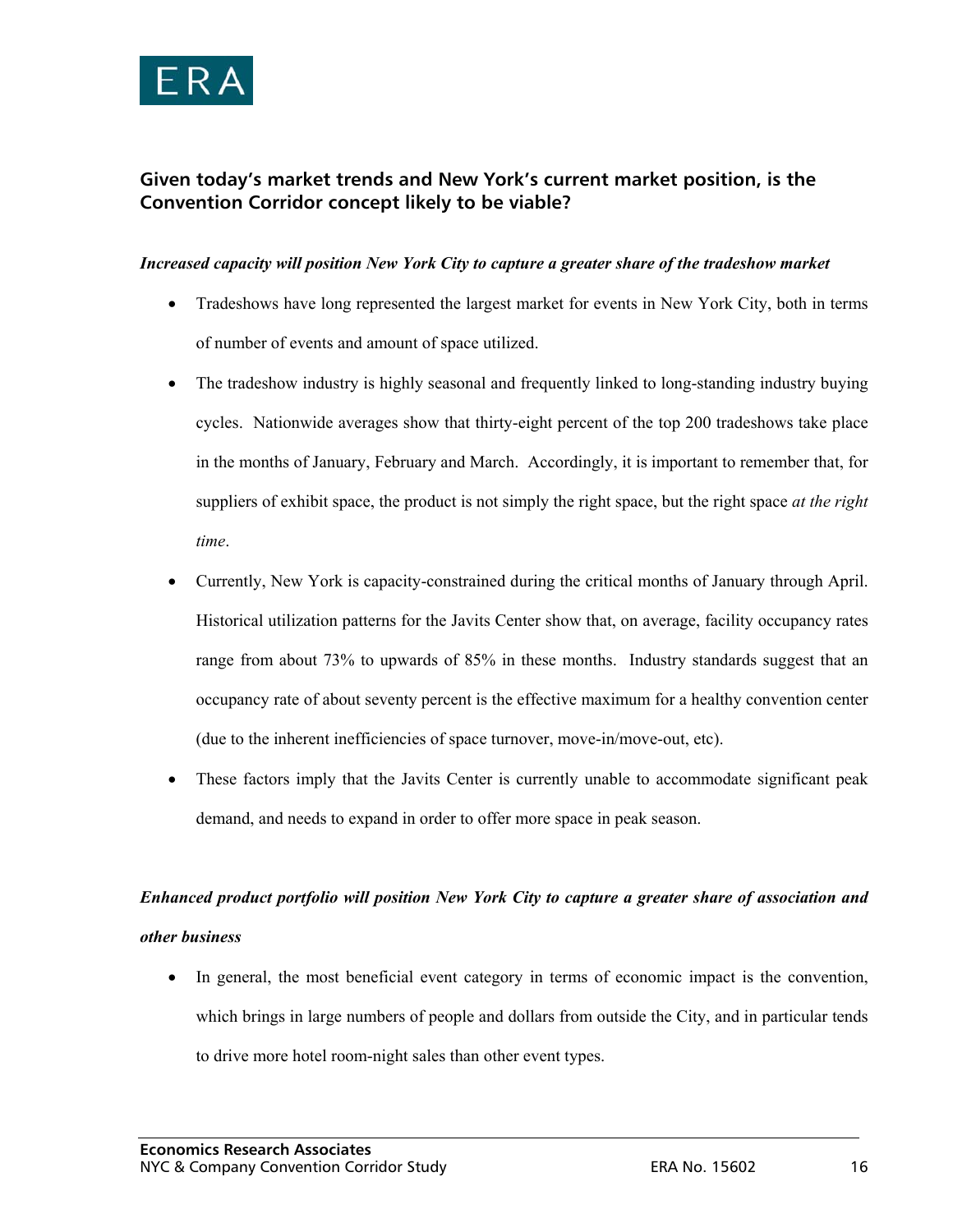

• The Convention Corridor concept will improve New York City's market position in attracting conventions, which currently represent a virtually negligible share of overall business volume at Javits (see Figure 5). The new / renovated space will then be more attractive to these events, which in general favor peak fall dates and generate large volumes of room-night bookings.



**Figure 5: Distribution of Exhibit Space Utilization by Event Type: 1997 - 2003** 

- New York's strong destination appeal suggests that performance in this market could improve markedly if better space and other preferred amenities were available. By creating a convention "district," to include not just improved exhibit/meeting space but also a retail/entertainment district including shops, restaurants and cafes, on-site lodging, open spaces, and gathering places, the Convention Corridor would provide the City with a major new opportunity to pursue the association convention business in a large-scale manner.
- The addition of a major new mid-size event facility, the New York Sports & Convention Center, would present an alternative for events that: prefer a smaller venue; involve oversized exhibits,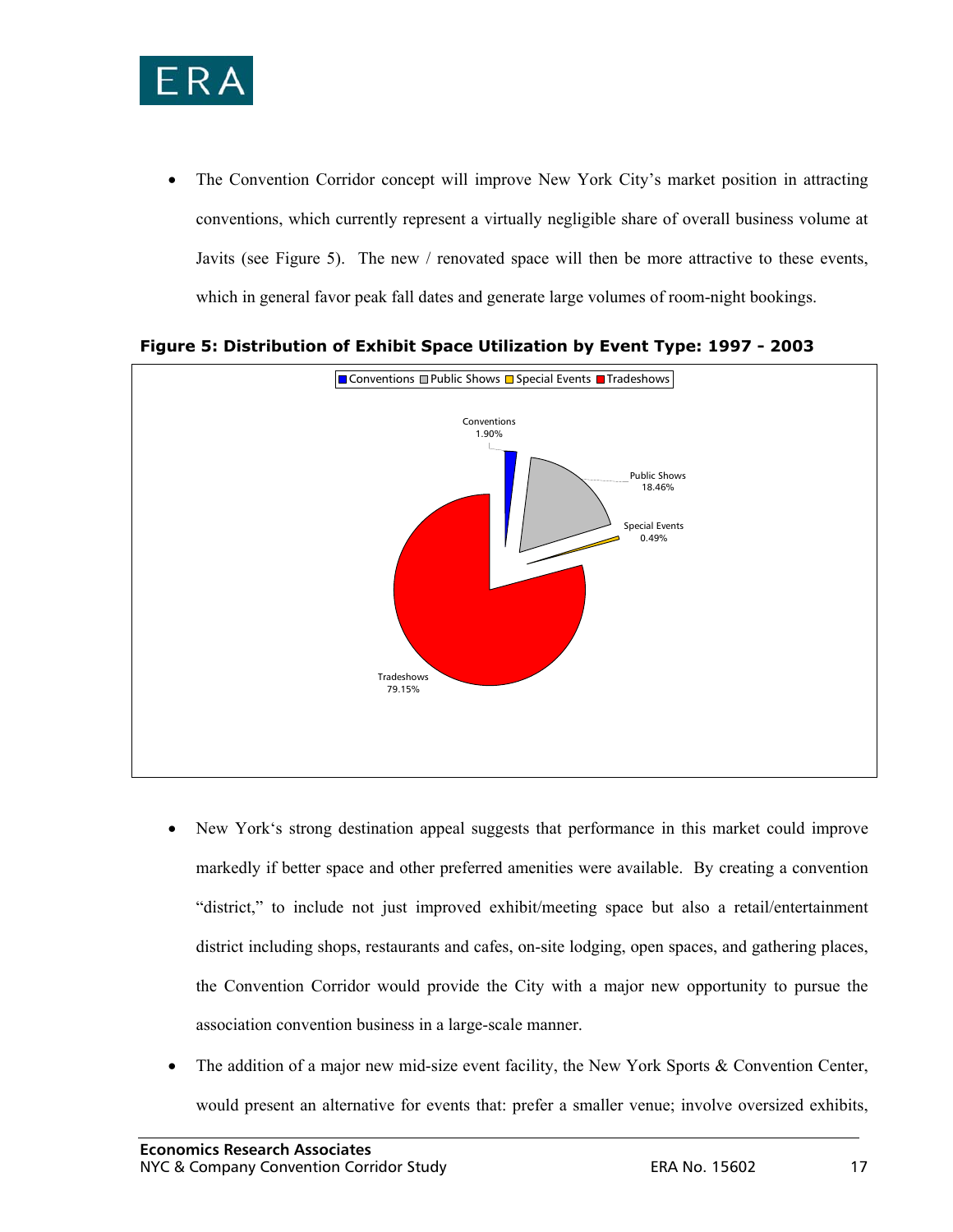

large plenary sessions, or have other special loading requirements; or value the thematic links to the facility's sporting use and NFL "brand."

• An enclosable stadium will provide add-on space and space for large exhibits and plenary sessions that the Javits Center cannot offer. This will be particularly important since utilization of meeting rooms appear to be taking on increasing importance for the event industry.

#### *Consumer Show demand pressures can be eased*

- Over the past several years, consumer shows at the Javits Center have been growing in terms of size, duration, and share of total facility utilization. From 1997 to 2003, the consumer show share of total utilization more than doubled, from 10% to about 22%. This trend was evident in the bull market years of the late 1990s as well as the subsequent recession, suggesting latent demand for additional consumer show exhibit space.
- Typically consumer shows generate relatively low revenues for New York City, in that these events do not bring in overnight guests who require hotel room nights and food/beverage service. By having multiple event venues under the Convention Corridor concept, it is expected that the NYSCC could absorb a share of consumer show demand, thereby freeing up space at the Javits Center for more convention or tradeshow business.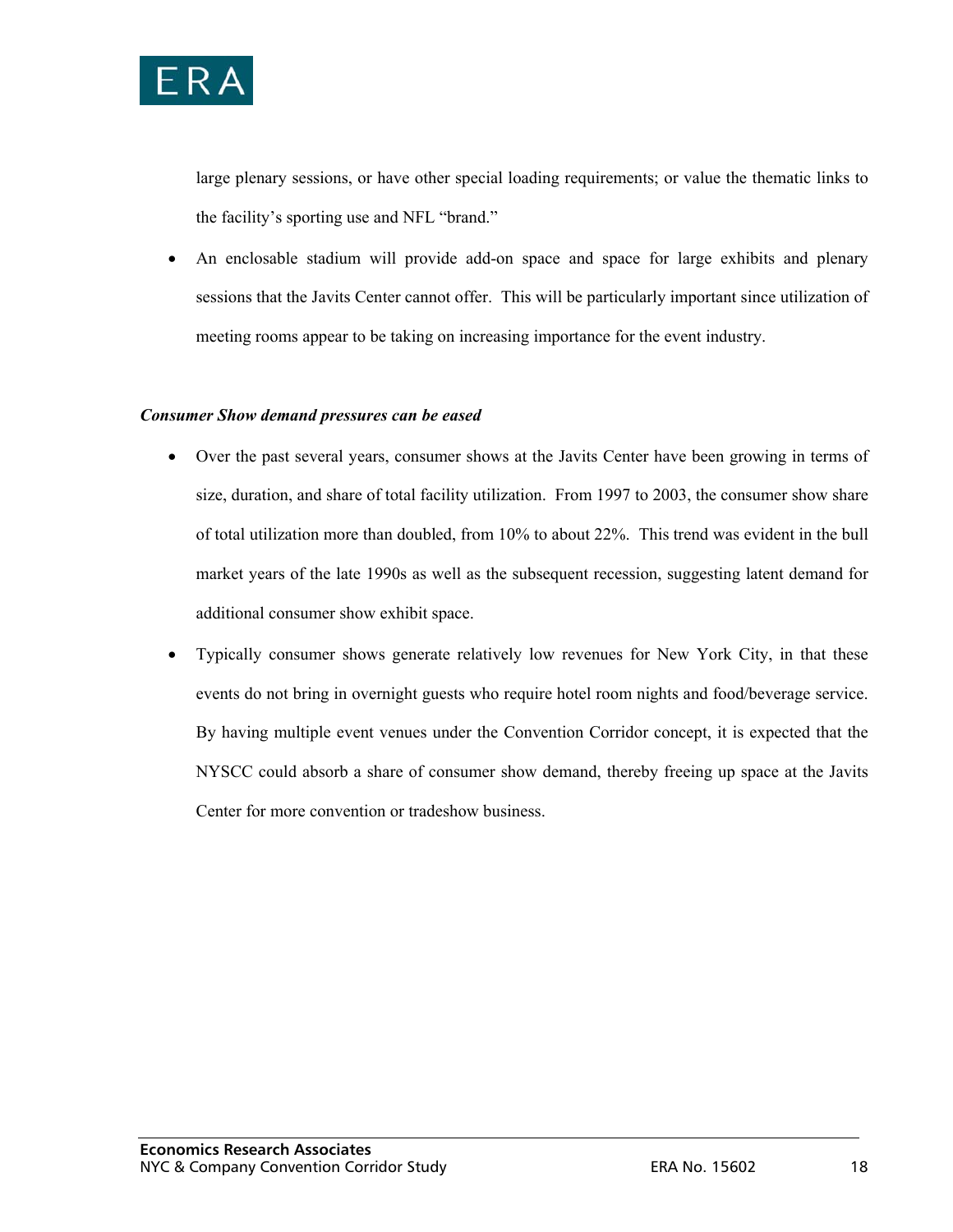

# *The Convention Corridor concept will address several important factors affecting negative perceptions of the Javits Center*

- Responses from the Focused Interviews conducted by ERA suggest negative perceptions of the Javits Center in areas such as date availability, exhibit facility size and quality, the number and quality of meeting rooms, and the quality of plenary and ballroom space. Figure 6 below matches the respondents' average importance rankings<sup>3</sup> against Javits' "score" in the same categories. (See Notes 4 and 5 at the bottom of this page for a description of the ranking system.) The Convention Corridor concept would largely address these issues.
- Potential negative perceptions that would not necessarily be addressed by the Convention Corridor concept, such as "costs" and "service value," should be addressed via separate efforts, to the extent feasible.

| <b>Venue Attribute</b>                           | <b>Average Importance of Average Javits Score</b><br><b>Attribute</b><br>$(1-7 Scale)^4$ | $(1-7 Scale)^5$ |
|--------------------------------------------------|------------------------------------------------------------------------------------------|-----------------|
| Date Availability                                | 1.1                                                                                      | 4.9             |
| Exhibit Facility Size and<br>Quality             | 1.5                                                                                      | 4.6             |
| Meeting Facility Size and<br>Quality             | 2.5                                                                                      | 5.4             |
| Plenary & Ballroom Space                         | 3.8                                                                                      | 5.6             |
| Hotel Room Availability<br>(in surrounding area) | 2.0                                                                                      | 4.0             |
| <b>Overall Venue Desirability</b>                | N/A                                                                                      | 4.6             |

## **Figure 6: Javits Center Attribute Rankings (vs. Importance of Attribute Rankings)**

 $\overline{a}$ 

<sup>&</sup>lt;sup>3</sup> It is important to note that these results are not a statistically valid survey, and are intended to represent a qualitative perspective on the opinions of event planners and industry leaders as expressed.

<sup>&</sup>lt;sup>4</sup> Where 1 is "very important," 4 is "neutral," and 7 is "not that important."

<sup>&</sup>lt;sup>5</sup> Where 1 is "far superior to competition," 4 is "on par with competition," and 7 is "far inferior to competition." The list of competitive cities mentioned to respondents was as follows: Chicago, Las Vegas, Orlando, Atlanta, New Orleans, etc.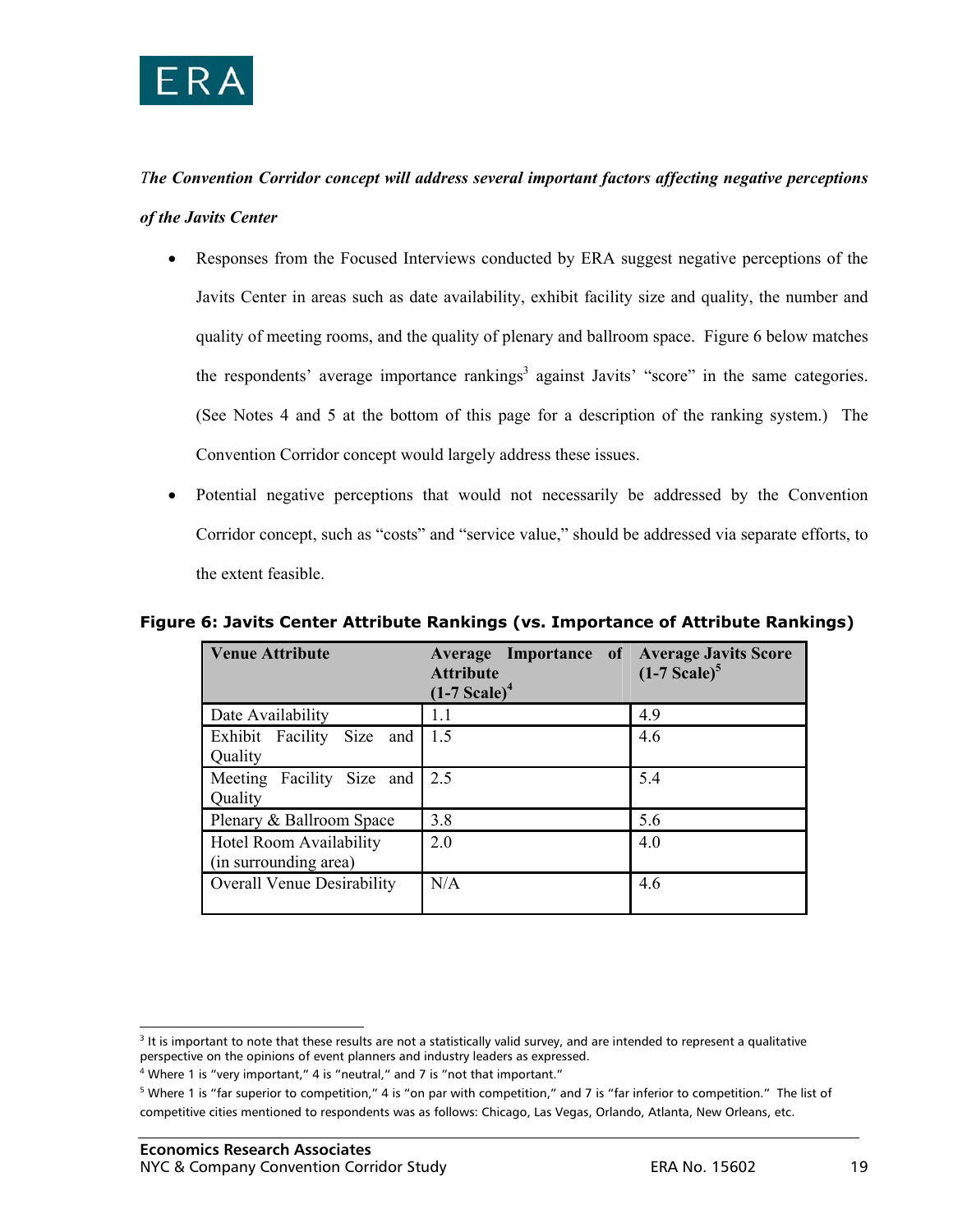

#### *The Convention Corridor will provide "incubator space" for new shows*

- Industries such as consumer electronics, packaging, design, and engineering were cited by event professionals as having been launched in New York City but moved to other locations upon outgrowing the available facilities.
- The smaller space in the New York Sports & Convention Center could function as an incubator for the Javits Center, which would be able to accommodate incubated shows that grow too large for the NYSCC.

### **What are the key factors for making the Convention Corridor a market success?**

#### *Focus on high-growth industry categories where New York is especially competitive*

- New York offers strong professional demographics and destination appeal, and has successfully captured market share in important growth industries such as Gifts and Medical / Heath Care.
- A preference for fashionable, world-class cities and the presence of full-time showroom space for companies in the industry make New York a very competitive city for events in the Gift category.
- The Medical and Health Care Industry represents an especially attractive opportunity for New York to increase its overall event and tradeshow market share. It is one of the fastest growing event sectors and currently accounts for the largest industry share of growth in the Trade Show Week 200. In terms of demographics, New York ranks as the strongest market for this type of event, followed by Philadelphia, Chicago, Washington DC and San Diego. While New York ranked behind New Orleans and Chicago in terms of total captured event space in this category, its proximity to key centers of industry, such as the concentration of pharmaceutical businesses in New Jersey, may tend to boost New York's competitive profile.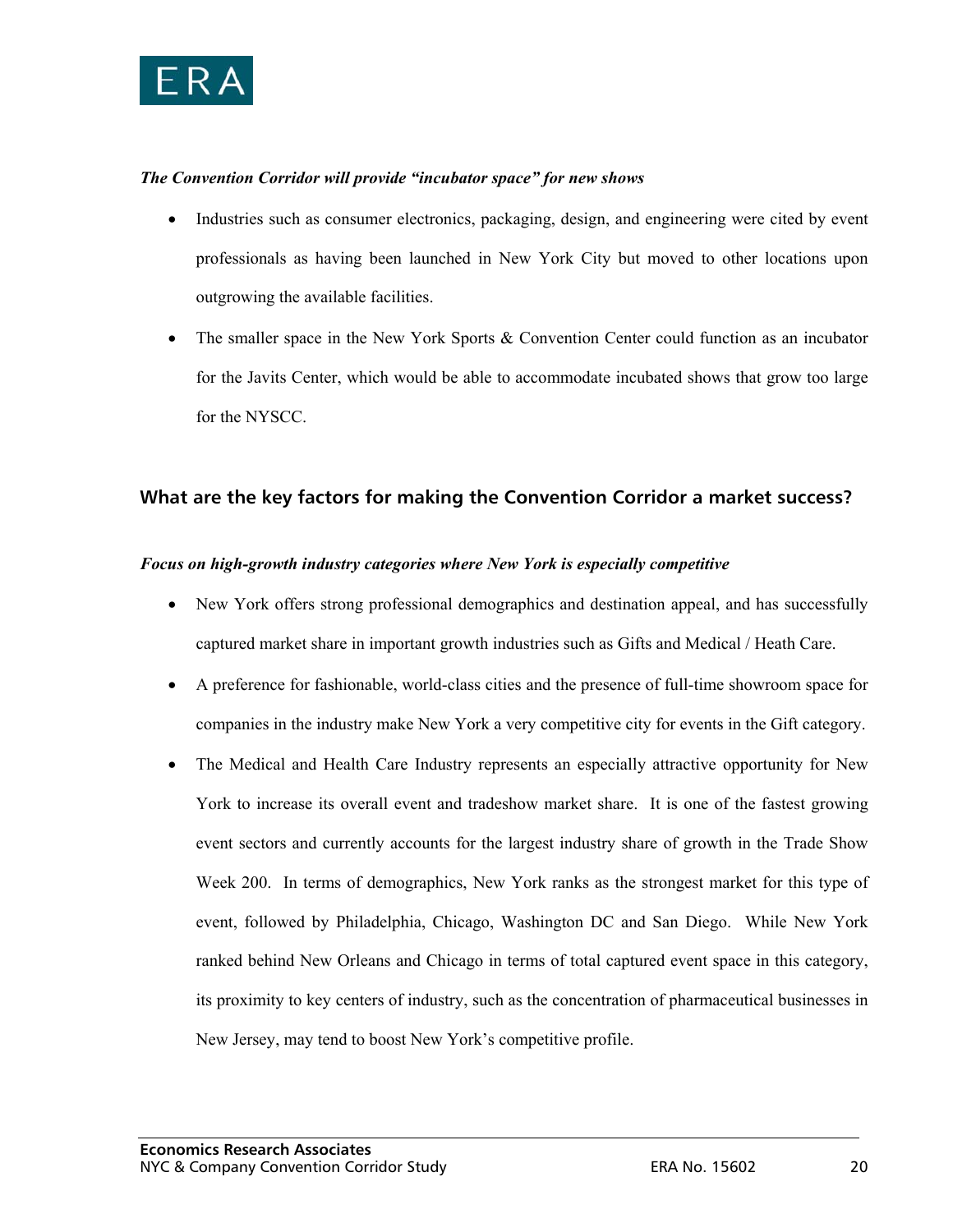

• These categories should be of particular interest to New York City because the events in this category are predominantly overnight meetings and frequently attract well-paid, entertainmentoriented professionals. As such, the potential economic impact generated by these events may be greater than other tradeshows or consumer shows.

#### *Develop a marketing strategy to attract events during non-peak months*

- Post-build growth in net new business will likely be derived from a variety of show types and sizes—including events that are too large for the existing Javits Center, as well as smaller events that are currently unable to lock in desirable event dates.
- The space configuration that the NYSCC provides would enhance New York's ability to attract consumer shows that could derive "brand" cachet from the stadium, its NFL affiliation, and the facilities widely viewed position as a New York City icon.
- Associations, which to date represent a small percentage of the Javits Center business, would become a key new market segment, if appropriate space were available to them. Association conventions featuring large keynote addresses could find the space in the Stadium/Convention facility especially attractive and could be accommodated both in peak and non-peak seasons.

# *Address perceptual issues related the Convention Corridor, and the New York Sports & Convention Center in particular*

• Many event professionals do not fully understand the Convention Corridor concept as a whole and, specifically, the space and design features that would be available once the facilities are built. It will be important to communicate the advantages of the new offerings to this group to address the concerns of those who need to be informed about the flexibility of the new space.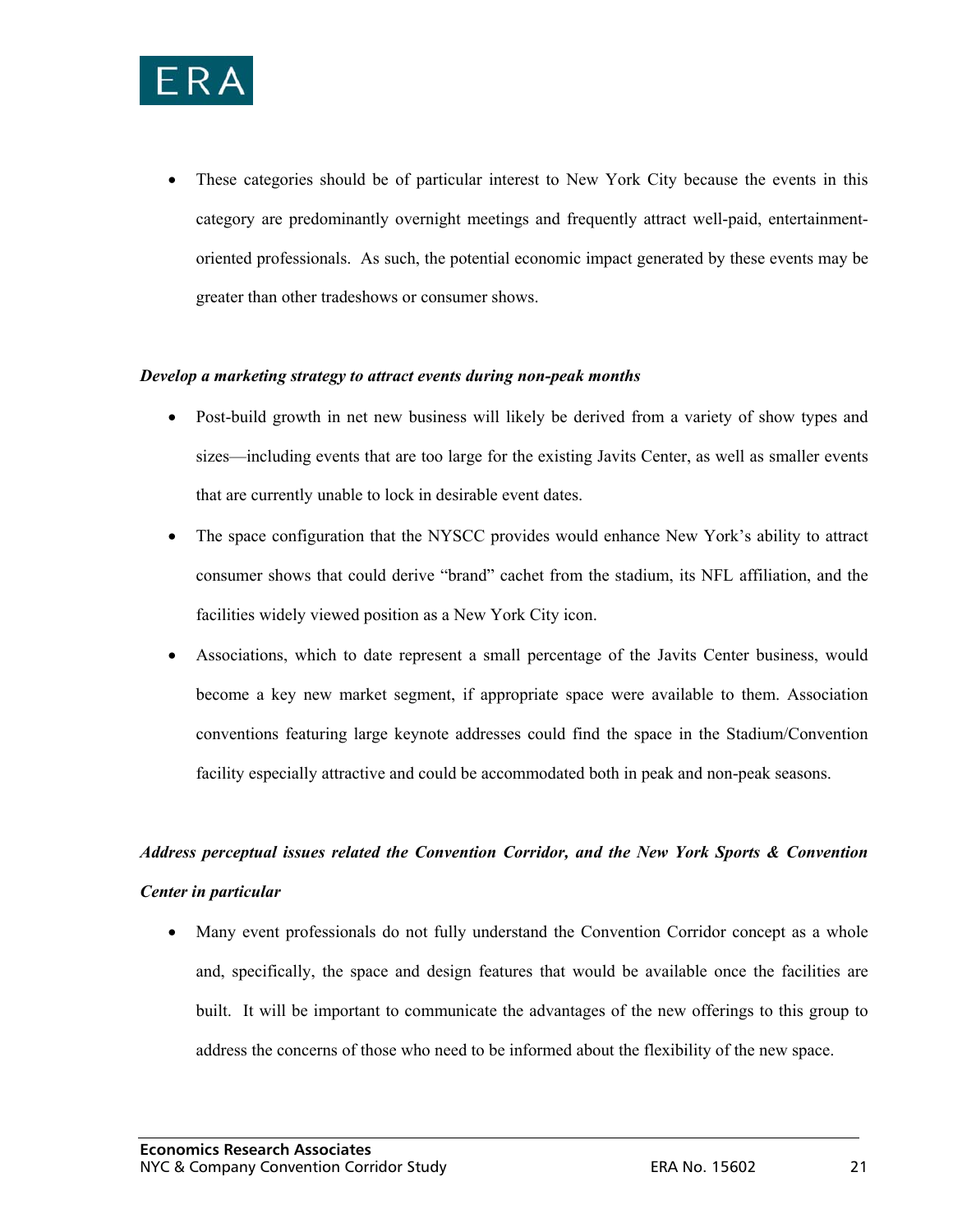

- ERA reviewed event activity at facilities comparable to the proposed NYSCC i.e. facilities including an enclosable NFL stadium adjacent to purpose-built, indoor exhibition space.<sup>6</sup> ERA found that, though published event activity for the stadium components tended to be relatively modest, it represented a significant contribution or share of the total published business volume for the respective event complexes.
- This result suggests that the historically modest success of stadium facilities as event venues may be tied to modest demand for exhibition space in those geographic markets—as opposed to some fundamental problem with the stadium facilities themselves. By extension, this also suggests that demand trends for the NYSCC are better indicated by the strong pool of existing demand in the New York City market, as opposed to the performance of stadium / convention center facilities in smaller geographic markets.

#### *Further develop marketing partnerships that add value to event clients*

- Based on their experience working in other cities, event professionals typically look to the CVB to play a significant role in coordinating events. Given the complexity of scheduling events, prioritizing space utilization, attracting new events to the City during non-peak months, and facilitating new association business, the Javits Center should consider further developing its partnership with NYC & Company to offer front-line marketing assistance and other value-added support.
- ERA research indicates that event planners would value a convenient, "seamless" booking experience for reserving space at the Javits Center, the NYSCC, or some combination of the two facilities.

l

<sup>6</sup> The list of facilities comparable in this respect is fairly small and includes the RCA Dome in Indianapolis, Indiana, the Edward Jones Dome in St. Louis, Missouri, the Reliant Stadium in Houston, Texas, and the Georgia Dome in Atlanta, Georgia. Other notable NFL dome facilities, such as the Superdome in New Orleans or the Metrodome in Minneapolis / St. Paul, Minnesota, do not offer adjacent purpose-built exhibition space.